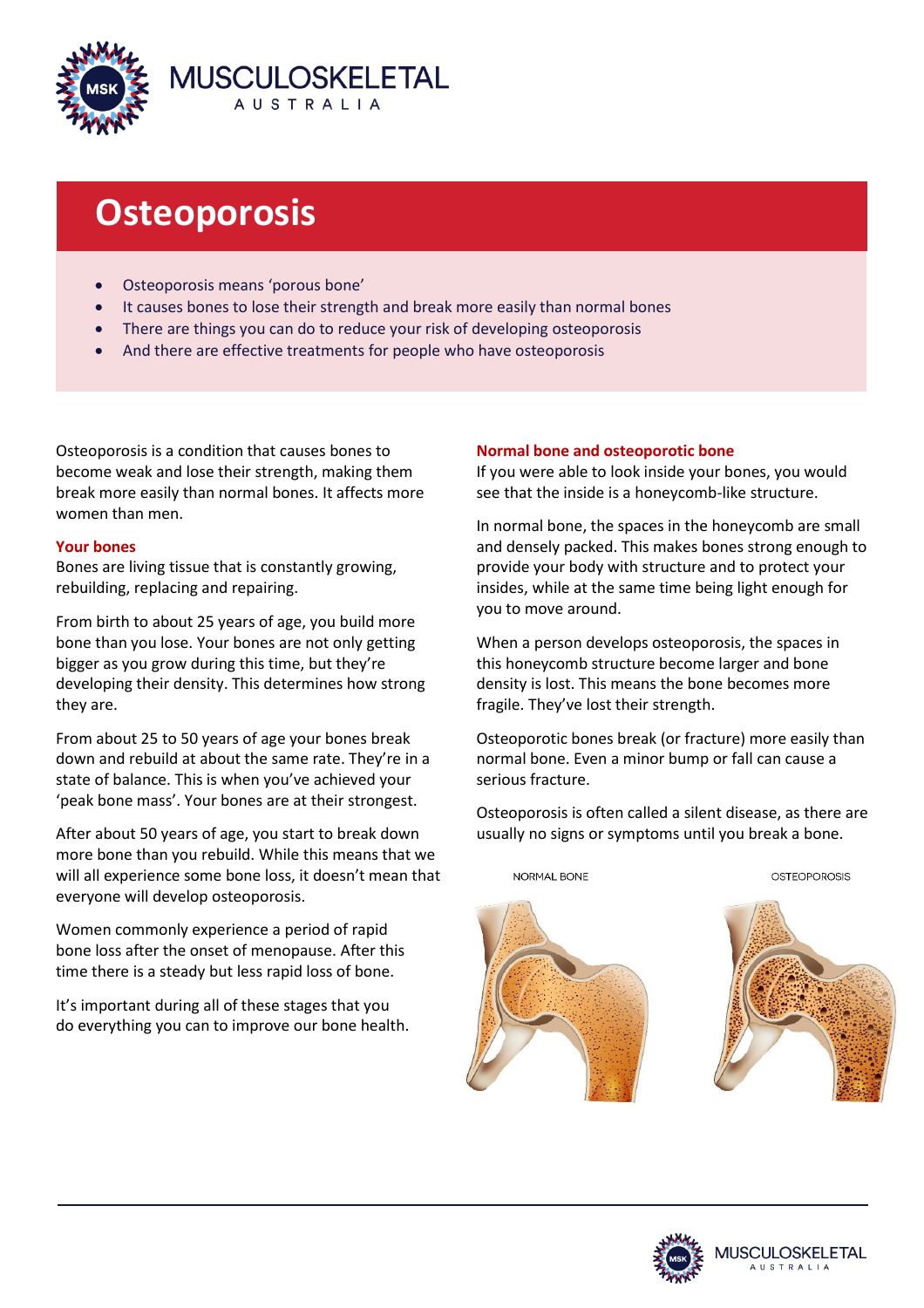# **Diagnosis**

If you're concerned that you may have osteoporosis, or may be at risk of developing it, you should see your doctor.

Your doctor will assess your risk factors for developing osteoporosis, and will look at your medical history – including your family history.

Family history is important because having a parent or sibling with osteoporosis puts you at greater risk of developing osteoporosis.

After assessing your risk factors, your doctor will then decide whether you need to have a bone scan. This scan will measure the density of your bones. The best scan for assessing your bone density is a dual energy x-ray absorptiometry – often referred to as a DEXA or DXA scan.

A DEXA scan uses a low radiation dose (similar to background radiation) to determine how much bone tissue you have. It usually takes about 10-20 minutes and involves a scanning arm that passes over your body to take images of your hips and spine.



Your DEXA test results are reported using T-scores. Tscores show how much your bone density is above or below that of a healthy young adult.

Understanding your T-score:



A Z-score may also be used when explaining your DEXA scan results to you. This score compares your bone density to that of someone the same age and sex as you. A Z-score can also be useful for indicating any possible underlying cause of osteoporosis.

Osteoporosis is diagnosed based on the results of your bone mineral density scan. Knowing your bone mineral density, alongside your fracture risk assessment, helps your doctor to work out your overall fracture risk.

## **Bone health: Calcium**

Your bones act as a calcium bank. Most of your body's calcium is stored here. If you don't have enough calcium in your diet, your body will take calcium from your bones. If calcium is constantly taken from your bones, they'll become weaker over time.

For adults the amount of calcium required each day is between 1000-1300mg – the exact amount depends on your age.

Calcium can be found in lots of foods – including dairy food, oranges, sardines and salmon, almonds, tofu, baked beans, green leafy vegetables.

If you don't think you're getting enough calcium through your diet, talk with your doctor. You may need to consider taking a supplement. You can also get advice from a dietitian about ways to add more calcium to your diet.

## **Bone health: Vitamin D**

Vitamin D is produced when your skin is exposed to the sun.

It's essential for strong bones because:

- it helps increase your absorption of calcium
- it helps regulate the amount of calcium in your blood
- it helps strengthen your skeleton
- it can assist with muscle function and reduce your risk of falls.

The main source of vitamin D is sunlight. You should expose your hands, face and arms to the sun every day.

The amount of time you need to do this depends on where you live, the time of the year and the complexion of your skin. Osteoporosis Australia has developed a chart to help you work this out.

Vitamin D can also be found in small quantities in foods such as: fatty fish (salmon, herring, mackerel), liver, eggs and fortified foods such as low fat milks and margarine. For most people it's unlikely that adequate quantities of vitamin D will be obtained through diet alone.

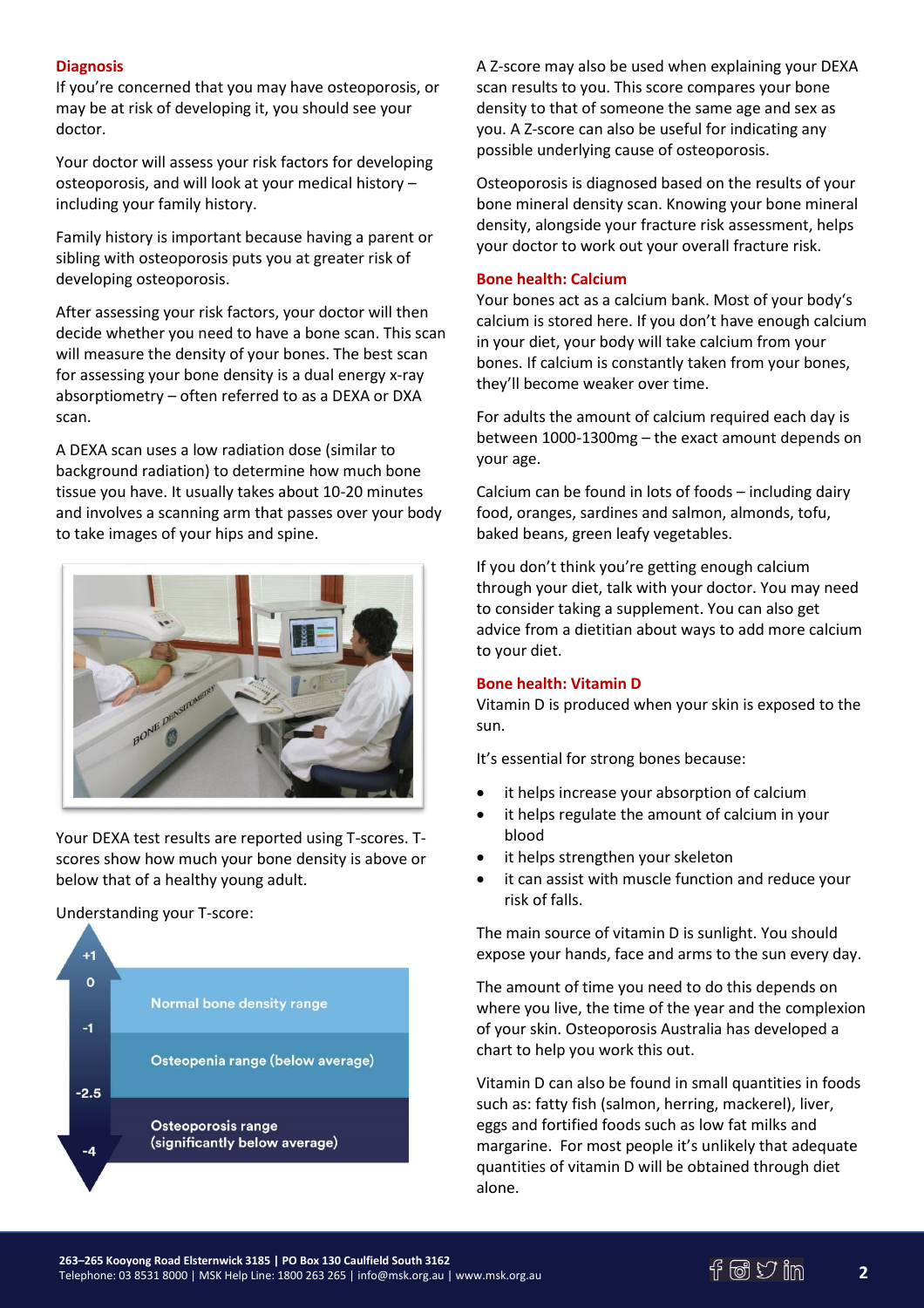## **Bone health: Exercise**

Apart from having a calcium rich diet, and making sure you get enough vitamin D, regular exercise is important for maintaining healthy bones.

Regular and appropriate exercise strengthens bones and muscles. It also improves balance and flexibility which can reduce your risk of falls and fractures. Doing a variety of different exercises including weight bearing exercises is best as it exercises the bone in different ways.

Exercise also:

- maintains bone health in adulthood
- helps to prevent or slow bone loss after menopause in women
- helps to improve balance and co-ordination to reduce the risks of falls.

If you're unsure about what exercise is right for you, seek advice from a health professional such as a physiotherapist or exercise physiologist.

## **Falls and fractures**

Osteoporosis has no obvious symptoms, and doesn't cause pain. However osteoporosis causes bone to break more easily. This is what leads to pain, disability and in some cases, loss of independence.

Fractures due to osteoporosis can occur in any bone, however the most commonly fractured are: spine, hip and wrist.

Fractures often occur as a result of a fall. As you age your chance of falling increases. For people with osteoporosis even a minor fall can cause a fracture.

Falls are most commonly caused by:

- poor muscle strength
- poor vision
- problems with balance (due to weak muscles, low blood pressure, inner ear problems, medicines, poor nutrition)
- home hazards which lead to tripping e.g. rugs, pets, extension cords.

There are things that you can do to reduce your risk of falling. Talk with your doctor for information and advice.

### **Tips for bone health**

There are many things you can do to reduce your risk of developing osteoporosis.

If you have osteoporosis there are also things you can do to improve your bone health, and hopefully prevent your osteoporosis progressing.

Things you can do:

Know your risk - talk to your doctor about osteoporosis. Are you at risk of developing osteoporosis? If you have osteoporosis, is it being managed as well as possible?

Learn about your condition - knowing as much as possible about your condition means that you can make informed decisions about your healthcare and play an active role in managing it.

Ensure your diet has enough calcium - a dietitian or nutritionist can help you ensure you're getting calcium through a variety of different foods.

Keep moving and exercise regularly - talk with a physiotherapist or exercise physiologist about an exercise program tailored specifically for you.

Falls prevention - if you've fallen before, or you feel unsteady and are concerned you may fall, talk with your doctor.

Stop smoking - as well as the many other health issues related to smoking, it's also linked to reduced bone density.

Consume in moderation - alcohol, caffeine and salt as they can all affect your bone density. Alcohol also increases the risk of falling, and the chance of fracturing a bone.

Have a support team - this may be your family, friends or a peer support group. They can all help you deal with the physical and emotional challenges of living with osteoporosis.

### **Treatment**

Osteoporosis can be effectively managed. The best approach is a team approach which includes you, your health professionals and those closest to you.

Your GP is an important partner in the management of your condition. They can help you manage day to day, as well as helping you access other health services.

You may from time to time need to see a specialist such as a rheumatologist or an endocrinologist if you're experiencing complications relating to your condition.

### **Medication**

The type of medication chosen by your doctor depends on factors such as your age, general health and fracture risk.

Osteoporosis medicines work by:

- slowing down bone loss antiresorptives
- increasing the amount of bone that's made anabolic medicines.

**3**